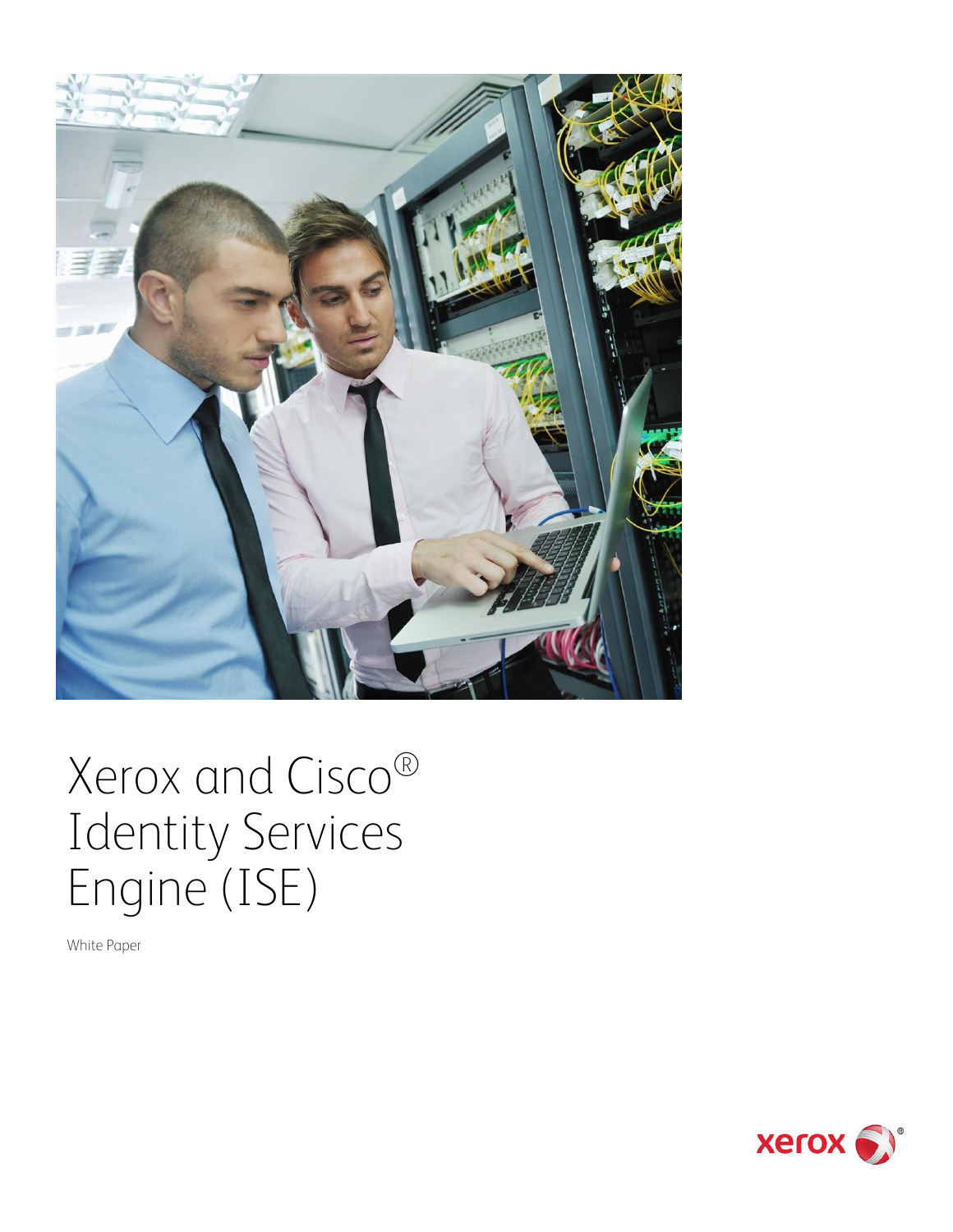## Contents

| Cisco ISE allows you to deploy the following controls and monitoring |  |
|----------------------------------------------------------------------|--|
|                                                                      |  |
|                                                                      |  |
|                                                                      |  |
|                                                                      |  |
|                                                                      |  |
|                                                                      |  |
|                                                                      |  |
|                                                                      |  |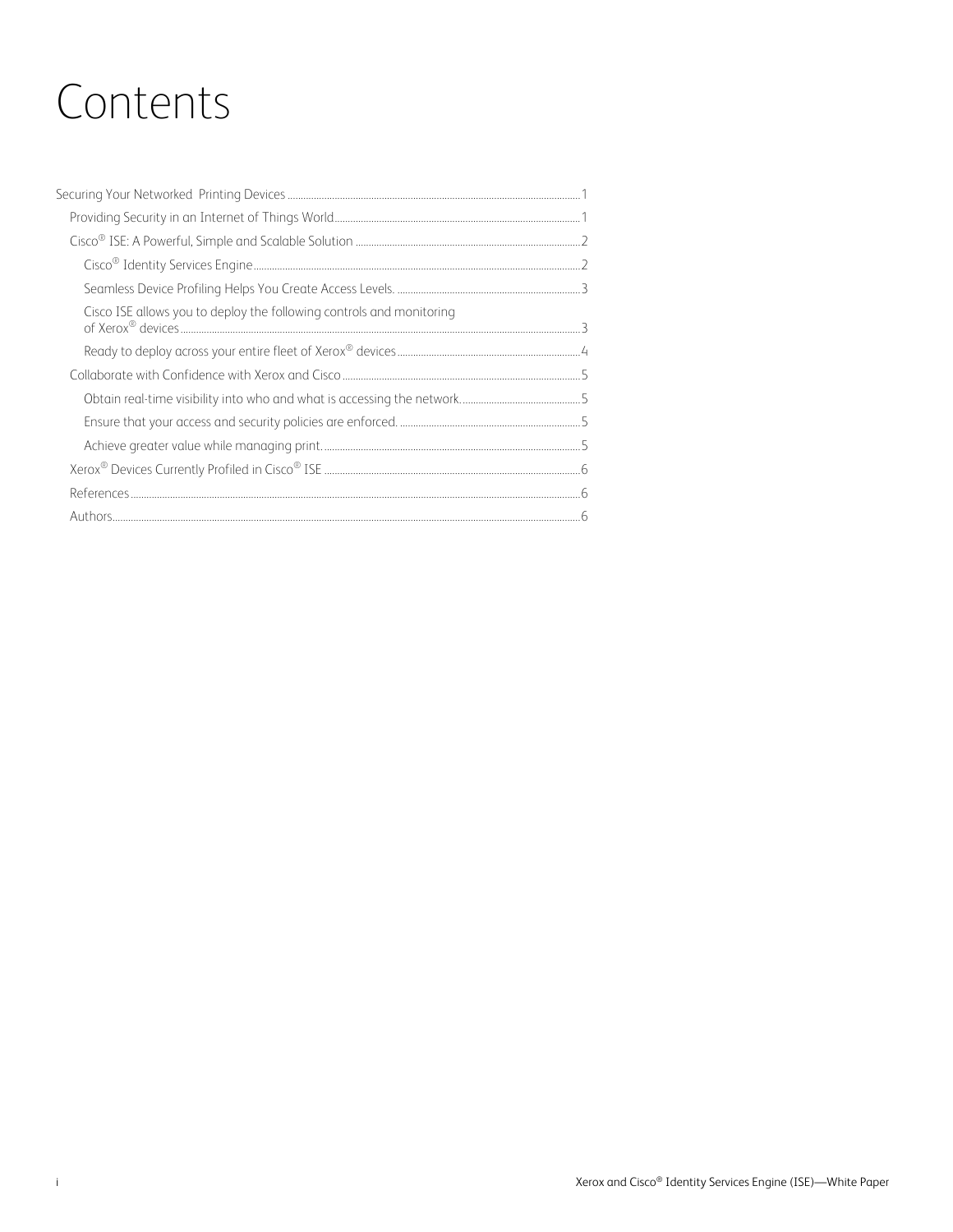# <span id="page-2-0"></span>Securing Your Networked Printing Devices

Information security is a vital part of your business. As a leader in the development of digital technology, Xerox has demonstrated a commitment of keeping digital information safe and secure by identifying potential vulnerabilities and proactively addressing them to limit risk. Still, securing information within your devices is not enough in today's data-intensive business world. This is why Xerox has joined forces with Cisco, the worldwide leader in networking technology, to create a comprehensive approach to enhancing your total network security environment.

This white paper is intended to give an overview of that initiative, highlighting the collaboration with the Cisco $^\circledR$  Identity Services Engine (ISE) product.



### <span id="page-2-1"></span>Providing Security in an Internet of Things World

Today, customers recognize Xerox as a trusted provider of secure solutions with a wide array of security capabilities. Xerox® office devices are built with the most comprehensive security in the industry that prevents unauthorized access and protects the confidentiality of documents and data through a robust set of features. Xerox adheres to the highest security standards through industry certifications and our printers are full system Common Criteria certified. Our comprehensive security is based on four key principles:

- Intrusion Prevention
- Device Detection
- Document and Data Protection
- External Partnerships

While Xerox provides comprehensive printer security that protects data sent to and from the printer over the network, many businesses recognize a need to bolster information security outside their devices at a network level.

Our collaboration with Cisco, a worldwide leader in network security, addresses this challenge, taking information security beyond your device to enhance security across your total network environment. This comprehensive solution is based on the Cisco Identity Services Engine.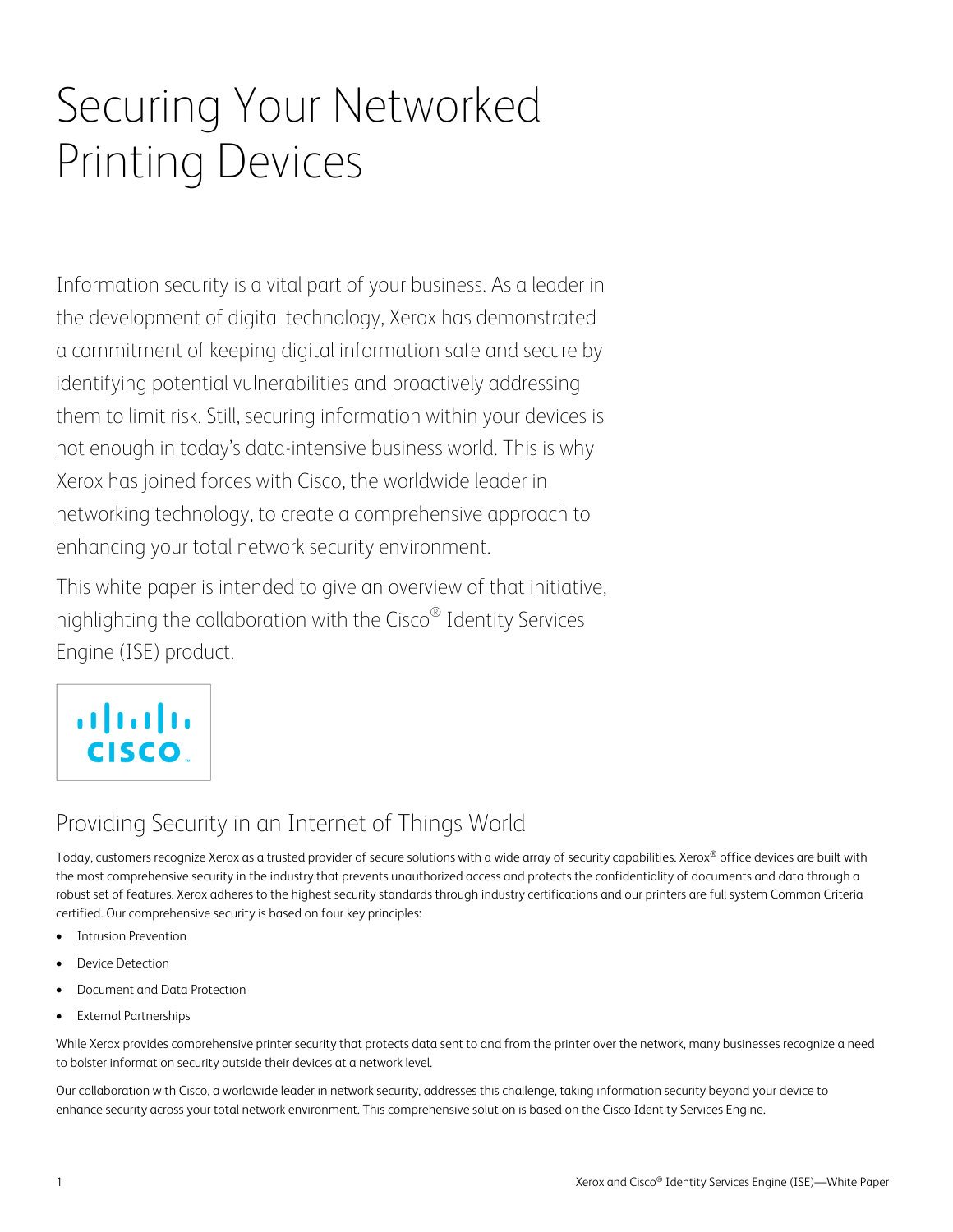## <span id="page-3-0"></span>Cisco® ISE: A Powerful, Simple and Scalable Solution

Cisco ISE is the market-leading intelligent security policy enforcement platform that mitigates security risks by providing a complete view of which users and what devices are being connected across the entire network infrastructure. It also provides exceptional control over what users can access on your network and where they can go. The solution, including all of its components, has been thoroughly vetted and rigorously tested as an integrated system.

Cisco's ISE includes over 200 Xerox® device profiles that are ready for security policy enablement. This allows ISE to automatically detect Xerox® devices in your network. Xerox® devices are organized in Cisco ISE under product families, such as Xerox® AltaLink® and Xerox® VersaLink®, enabling Cisco ISE to automatically detect and profile new Xerox® devices from the day they are released. Customers who use Cisco ISE find that including Xerox® devices in their security policies is simpler and requires minimal effort.

With Cisco ISE, Xerox has elevated the multifunction device to have the same level of network manageability as the more traditional endpoints such as servers, routers and PCs. Xerox is making the multifunction printer (MFP) a "true network citizen" and allowing you to protect it as an integral part of today's security imperatives.

### <span id="page-3-1"></span>**Cisco® Identity Services Engine**



Cisco<sup>®</sup> ISE provides dynamic detection and classification of network endpoints to gain relevant insight and accuracy. As an endpoint attempts to connect to the network, Cisco ISE queries the characteristics of the endpoint and attempts to match it to a known profile in the database. Unknown endpoints only show IP and MAC addresses, while known endpoints like Xerox® devices are identified and provide additional unique attributes. Policy Service performs various actions such as denying connection to out-of-policy endpoints, granting connections to known endpoints (e.g., Xerox) or controlling connectivity of endpoint ports.

To enable the Cisco ISE to function, the network administrator defines the network policies to comply with their organization's security guidelines. Whenever an out-of-policy attempt is made, an alert is generated and sent to the administrator to investigate. To address known or alleged security events, the administrator can utilize logs and reports to remediate if needed.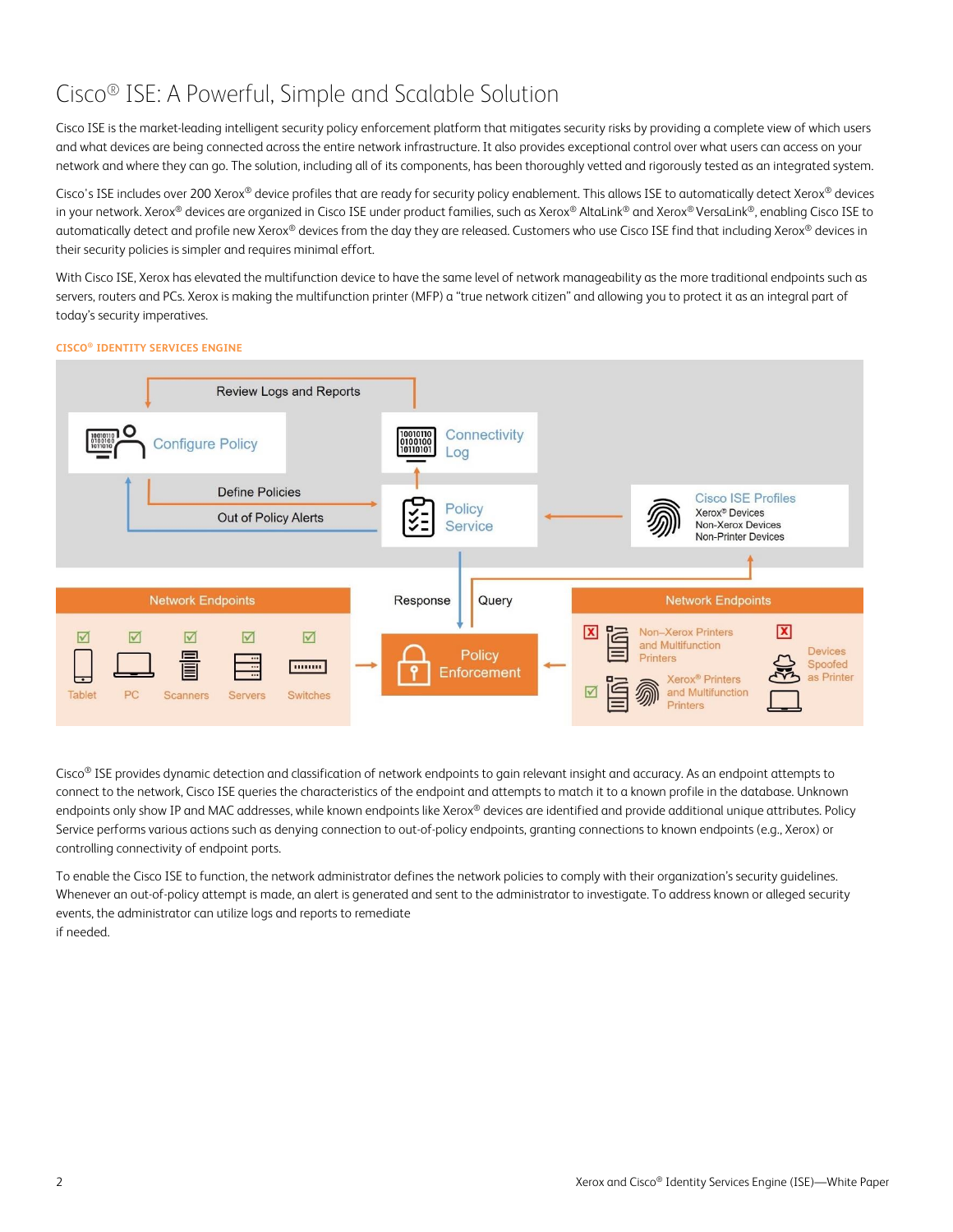#### <span id="page-4-0"></span>**Seamless Device Profiling Helps You Create Access Levels.**

Cisco ISE Profiling Services provides dynamic detection and classification of endpoints connected to the network. ISE collects various attributes for each network endpoint to build an endpoint database. The classification process matches the collected attributes to prebuilt or user-defined conditions, which are then correlated to an extensive library of device profiles. These profiles include a wide range of device types, including tablets, smartphones, cameras, desktop operating systems (for example, Windows®, Mac® OS X®, Linux® and others) and workgroup systems such as Xerox® printers and MFPs.

Once classified, endpoints can be authorized to the network and granted access based on their profile signature. For example, guests to your network will have a different level of access to printers and other endpoints in your network. As an example, you and your employees can get full printer access when accessing the network from a corporate workstation but be granted limited printer access when accessing the network from a personal Apple® iPhone®.

### <span id="page-4-1"></span>**Cisco ISE allows you to deploy the following controls and monitoring of Xerox® devices**

- Automatically provision and grant network access rights to printers and MFPs to prevent inappropriate access (including automatically tracking new printing devices connecting to the network):
	- Block non-printers from connecting on ports assigned to printers
	- Prevent impersonation (aka spoofing) of a printer/MFP
	- Automatically prevent connection of non-approved print devices
	- Smart rules-based policies to govern user interaction with network printing devices
- Provide simplified implementation of security policies for printers and MFPs by:
	- Providing real-time policy violation alerts and logging
	- Enforcing network segmentation policy
	- Isolating printing devices to prevent general access to printers and MFPs in restricted areas
- Automated access to policy enforcement
- Provide extensive reporting of printing device network activity

A few real-life examples of these controls were demonstrated during an ISE pilot at Xerox:

- Automatically discovered and identified all network printing devices connected to the network on selected floors
- Configured network wall jacks to only allow a specific MFP and reject all other network-enabled devices
- Restricted access to network printing devices; configured ISE to only allow users connected in one floor to access that MFP but blocked users connecting from other floors
- Controlled network printing devices in a given area to only scan to a given file location in the network
- Customized the level of network printing devices' access assigned to visitors and BYOD users to have different access level than users on companyissued desktop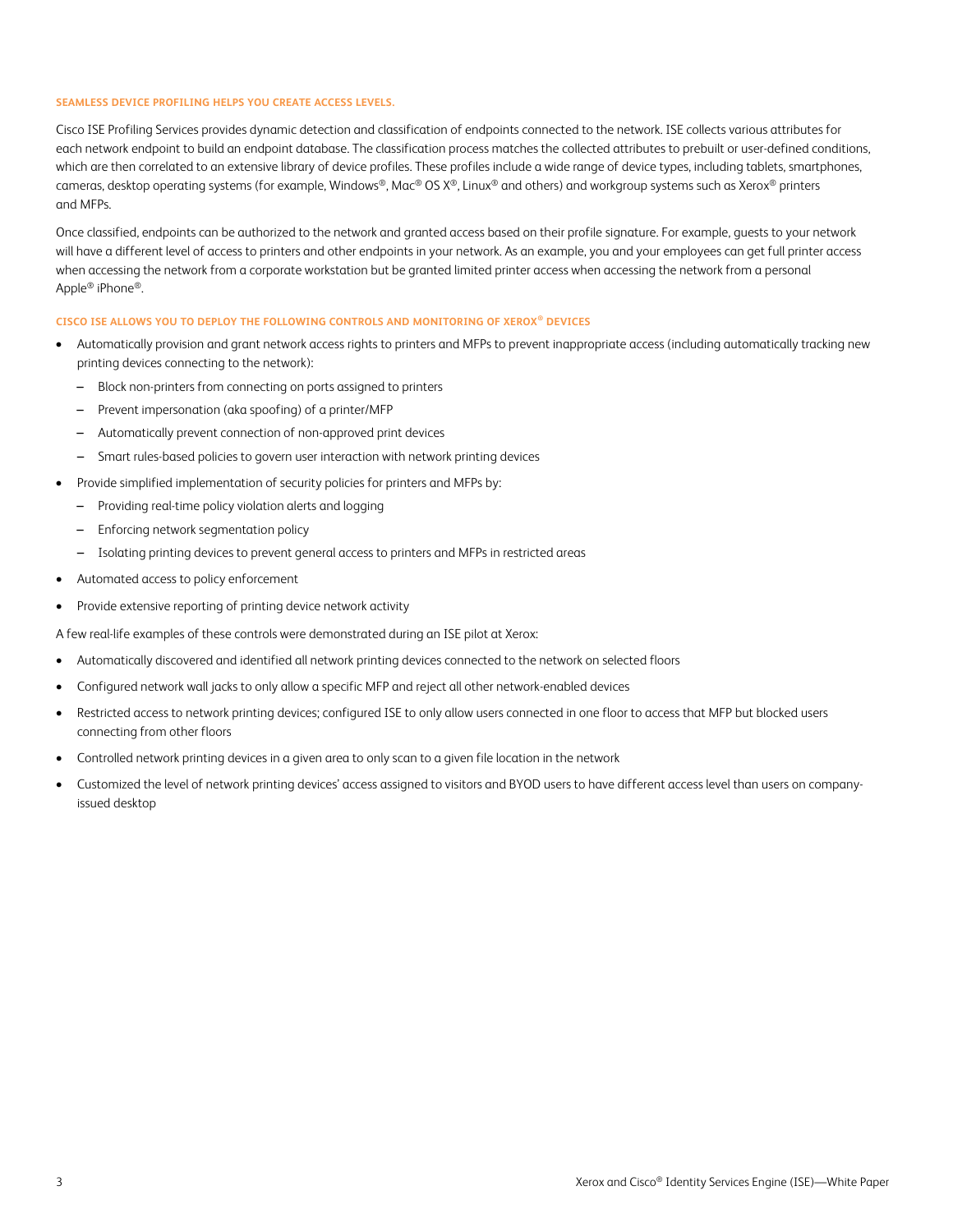#### <span id="page-5-0"></span>**Ready to deploy across your entire fleet of Xerox® devices**

Xerox has made it extremely easy to achieve an outstanding level of control with Cisco® ISE. Xerox and Cisco engineers worked together to validate over 200 Xerox® devices to work with ISE. When you buy Cisco ISE, you are ready to start deploying access and control policies across your Xerox® MFP and printer fleet. You do not have to configure ISE to work with Xerox® products and validate that all the device settings were entered correctly; we have done all of that for you ahead of time. Figure 1 illustrates an ISE screen that displays some of the Xerox® devices available for policy creation. The ISE Feed Service from Cisco keeps you informed of new Xerox® products and automatically adds them to your ISE solution in the proper product family.

| <b>Identity Services Engine</b><br>alulu.<br>Cisco | Home       | Context Visibility<br>• Operations                         | ▶ Policy                                           | ▼ Work Centers<br>Administration |                                                                                                                                                                                         | <b>License Warning A</b><br><b>O</b><br>$Q_{\rm c}$<br>$\bullet$<br>$\bullet$ |
|----------------------------------------------------|------------|------------------------------------------------------------|----------------------------------------------------|----------------------------------|-----------------------------------------------------------------------------------------------------------------------------------------------------------------------------------------|-------------------------------------------------------------------------------|
| ▶ Guest Access<br>▶ Network Access                 | ▶ TrustSec | <b>BYOD</b><br>$\blacktriangleright$ Profiler<br>▶ Posture | ▶ Device Administration                            | ▶ PassiveID                      |                                                                                                                                                                                         |                                                                               |
| Overview                                           |            |                                                            |                                                    |                                  | Ext Id Sources Network Devices Endpoint Classification Node Config Feeds ▶ Manual Scans ▶ Policy Elements Profiling Policies Policy Sets ▶ Troubleshoot Reports ▶ Settings Dictionaries |                                                                               |
| Profiling                                          |            | <b>Profiling Policies</b>                                  |                                                    |                                  |                                                                                                                                                                                         |                                                                               |
|                                                    | م          |                                                            |                                                    |                                  |                                                                                                                                                                                         | 粉<br>Selected 0   Total 1215<br>ö                                             |
| E-<br><= ≖                                         | ₩.         | <b>-PAdd Poplicate</b><br>Edit                             | $\blacktriangleright$ Delete $\blacktriangleright$ | Import C Export +                |                                                                                                                                                                                         | Show Quick Filter<br>18                                                       |
| <b>Profiling Policies</b>                          |            | Profiling Policy Name                                      |                                                    | ▲ Policy Enabled                 | System Type                                                                                                                                                                             | Description                                                                   |
| <b>Logical Profiles</b>                            |            |                                                            |                                                    |                                  |                                                                                                                                                                                         |                                                                               |
|                                                    |            | <b>Xerox-AltaLink</b>                                      |                                                    | Enabled                          | Administrator Created                                                                                                                                                                   | Xerox AltaLink Family SNMP and DHCP                                           |
|                                                    |            | Xerox-AltaLink-B8045                                       |                                                    | Enabled                          | Administrator Created                                                                                                                                                                   | Policy for Xerox-AltaLink-B8045 MFP                                           |
|                                                    |            | Xerox-AltaLink-B8055                                       |                                                    | Enabled                          | Administrator Created                                                                                                                                                                   | Policy for Xerox-AltaLink-B8055 MFP                                           |
|                                                    |            | Xerox-Altal ink-B8065                                      |                                                    | Enabled                          | Administrator Created                                                                                                                                                                   | Policy for Xerox-AltaLink-B8065 MFP                                           |
|                                                    |            | Xerox-AltaLink-B8075                                       |                                                    | Enabled                          | Administrator Created                                                                                                                                                                   | Policy for Xerox-AltaLink-B8075 MFP                                           |
|                                                    |            | Xerox-AltaLink-B8090                                       |                                                    | Enabled                          | Administrator Created                                                                                                                                                                   | Policy for Xerox-AltaLink-B8090 MFP                                           |
|                                                    |            | Xerox-AltaLink-C8030                                       |                                                    | Enabled                          | Administrator Created                                                                                                                                                                   | Policy for Xerox-AltaLink-C8030 MFP                                           |
|                                                    |            | Xerox-AltaLink-C8035                                       |                                                    | Enabled                          | Administrator Created                                                                                                                                                                   | Policy for Xerox-AltaLink-C8035 MFP                                           |
|                                                    |            | Xerox-AltaLink-C8045                                       |                                                    | Enabled                          | Administrator Created                                                                                                                                                                   | Policy for Xerox-AltaLink-C8045 MFP                                           |
|                                                    |            | Xerox-AltaLink-C8055                                       |                                                    | Enabled                          | Administrator Created                                                                                                                                                                   | Policy for Xerox-AltaLink-C8055 MFP                                           |
|                                                    |            | Xerox-AltaLink-C8070                                       |                                                    | Enabled                          | Administrator Created                                                                                                                                                                   | Policy for Xerox-AltaLink-C8070 MFP                                           |
|                                                    |            | <b>Xerox-AltaLink-Printer</b>                              |                                                    | Enabled                          | Administrator Created                                                                                                                                                                   | Policy for Xerox-AltaLink-Printer                                             |
|                                                    |            | <b>Xerox-Brenva-Printer</b>                                |                                                    | Enabled                          | Administrator Created                                                                                                                                                                   | Policy for Xerox-Brenva-Printer                                               |
|                                                    |            | <b>Xerox-C-Series-Printer</b>                              |                                                    | Enabled                          | Administrator Created                                                                                                                                                                   | Policy for Xerox-C-Series-Printer                                             |
|                                                    |            | <b>Xerox-CiPress-Printer</b>                               |                                                    | Enabled                          | Administrator Created                                                                                                                                                                   | Policy for Xerox-CiPress-Printer                                              |
|                                                    |            | $\Box$ Your Orleadana Desse                                |                                                    | $T = -1$                         | A shorter independence A A a shift with                                                                                                                                                 | Delimi fra Verra: Celen 1000 Derry MED                                        |

Figure 1: Over 200 Xerox® devices ready for policy implementation right out of the box.

Writing policies could not be easier. You can write policies for each individual device in the network or aggregate policies into logical groups (Figure 2 below). You can then apply access and security rules at the policy levels.

| ahah.<br>Cisco<br><b>Identity Services Engine</b><br>Home                     | ▶ Context Visibility<br>▶ Policy<br>Administration<br>▼ Work Centers<br>• Operations                                                                                                                                                                                                                                                                                                                                                                                                                                                                                                                                                                                                                          | License Warning A<br>$Q_{\rm{max}}$ | $\bullet$ $\bullet$ $\circ$ |  |
|-------------------------------------------------------------------------------|---------------------------------------------------------------------------------------------------------------------------------------------------------------------------------------------------------------------------------------------------------------------------------------------------------------------------------------------------------------------------------------------------------------------------------------------------------------------------------------------------------------------------------------------------------------------------------------------------------------------------------------------------------------------------------------------------------------|-------------------------------------|-----------------------------|--|
| ▶ Guest Access<br>▶ TrustSec<br>▶ Network Access                              | ▶ BYOD<br>$\blacktriangleright$ Profiler<br>▶ Posture<br>▶ Device Administration<br>▶ PassiveID                                                                                                                                                                                                                                                                                                                                                                                                                                                                                                                                                                                                               |                                     |                             |  |
| Overview                                                                      | Ext Id Sources Network Devices Endpoint Classification Node Config Feeds ▶ Manual Scans ▶ Policy Elements Profiling Policies Policy Sets ▶ Troubleshoot Reports ▶ Settings Dictionaries                                                                                                                                                                                                                                                                                                                                                                                                                                                                                                                       |                                     |                             |  |
| Profiling<br>م<br>6<br>⇔▼ 旧▼<br>Profiling Policies<br><b>Logical Profiles</b> | Logical Profiles List > New Logical Profile<br><b>Logical Profile</b><br>Includes AltaLink and VersaLink Families<br>Description<br>* Name   Xerox ConnectKey Devices Only<br>* Policy Assignment<br>Available Policies:<br>Assigned Policies:<br>$\geq$<br>Xerox-AltaLink-B8065<br>Xerox-AltaLink-C8030<br>Xerox-AltaLink-B8075<br>Xerox-AltaLink-C8035<br>$\,<$<br>Xerox-AltaLink-B8090<br>Xerox-AltaLink-C8045<br>Xerox-AltaLink-Printer<br>Xerox-AltaLink-C8055<br>Xerox-AltaLink-C8070<br>Xerox-Brenva-Printer<br>>><br>Xerox-C-Series-Printer<br>Xerox-VersaLink-C7000<br>Xerox-CiPress-Printer<br>Xerox-VersaLink-C7020<br>$<<$<br>Xerox-Color-1000-Press<br>Xerox-VersaLink-C7025<br>Cancel<br>Submit |                                     |                             |  |

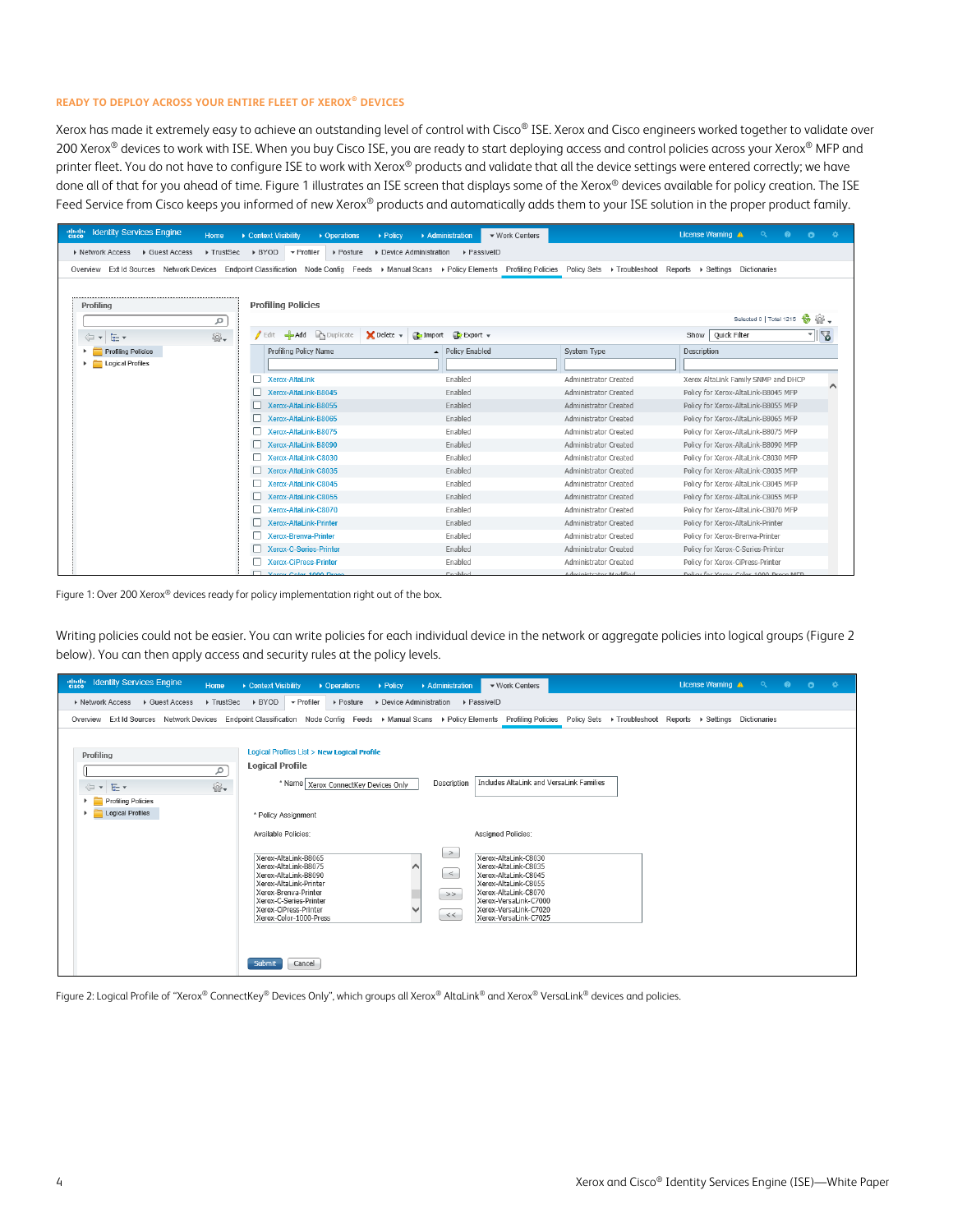|   | Exceptions (0)<br>Standard | <b>Authorization Policy</b><br>First Matched Rule Applies<br>$\mathbf{v}$ | Define the Authorization Policy by configuring rules based on identity groups and/or other conditions. Drag and drop rules to change the order. |       | Policies that grant global<br>access to all Xerox <sup>®</sup> devices<br>referenced in the Logical<br>Profile "Xerox® MFP" |
|---|----------------------------|---------------------------------------------------------------------------|-------------------------------------------------------------------------------------------------------------------------------------------------|-------|-----------------------------------------------------------------------------------------------------------------------------|
|   | Status                     | Rule Name                                                                 | Conditions (identity groups and other conditions)                                                                                               |       | Permissions                                                                                                                 |
|   | ×                          | Wireless Black List Default ISE                                           | <b>Blacklist AND Wireless Access ISE</b><br>Ħ.                                                                                                  | then. | Blackhole Wireless Access ISE                                                                                               |
| š | $\overline{\mathbf{v}}$    | <b>Xerox Print Devices</b>                                                | EndPoints:LogicalProfile EQUALS XeroxMFD                                                                                                        | then  | PermitAccessXerox                                                                                                           |
|   | ☑                          | <b>Guest Access</b>                                                       | Wireless MAB ISE                                                                                                                                | then  | CWA                                                                                                                         |
|   | $\vert \mathbf{v} \vert$   | Guest Portal Auth                                                         | Network Access:UseCase EQUALS Guest Flow                                                                                                        | then  | PermitAccess                                                                                                                |
|   | $\vert \mathbf{v} \vert$   | Profiled Cisco IP Phones ISE                                              | Cisco-IP-Phone                                                                                                                                  | then  | Cisco IP Phones ISE                                                                                                         |
|   | ⊽                          | Profiled Non Cisco IP Phones ISE                                          | If Non_Cisco_Profiled_Phones_ISE                                                                                                                | then  | Non_Cisco_IP_Phones_ISE                                                                                                     |
|   |                            |                                                                           |                                                                                                                                                 |       |                                                                                                                             |

Figure 3: Permit Access Xerox is a customized policy to authorize all Xerox® devices in the "Xerox MFP" Logical Profile.

### <span id="page-6-0"></span>Collaborate with Confidence with Xerox and Cisco

### <span id="page-6-1"></span>**Obtain real-time visibility into who and what is accessing the network.**

Ninety percent of surveyed organizations are not "fully aware" of the devices accessing their network. Moreover, 40% of network/endpoint infrastructure can become unknown or unmanaged when an organization lacks visibility, which can drive operational costs and lead to security blind spots. But with Xerox® devices integrating with Cisco® ISE, you now have comprehensive, real-time visibility into which people and what devices are connecting across the entire network infrastructure.

#### <span id="page-6-2"></span>**Ensure that your access and security policies are enforced.**

As the number of connected devices that are accessing your network grows, creating access policies for different end users (i.e., guest, employee, BYOD) can be a cumbersome and time-consuming process. Additionally, if an infected device penetrates your network, it is critical to have the ability to quickly segment your network to prevent threats from spreading laterally across your network.

Our integration with Cisco ISE allows users to collaborate and print securely in your enterprise while confidently protecting against the security risks brought about by the explosion of network-connected devices. Cisco ISE empowers you to define customized access control over your diverse user populations.

### <span id="page-6-3"></span>**Achieve greater value while managing print.**

Xerox® Managed Print Services (MPS) delivers customers great value by controlling your printing costs while delivering value-added document services. MPS leverages Cisco ISE to deliver access control, visibility and enhanced security to your network printing devices.

Cisco ISE is relevant to a wide range of our customers. Cisco ISE can help implement corporate governance through consistent access policy for all users and devices, addressing mandated monitoring, auditing and reporting requirements. And whether you're a mid-size organization needing to secure a hundred endpoints or a large enterprise with hundreds or thousands of endpoints, ISE is a scalable solution that can grow with your changing needs.

Together, they dramatically reduce cost of ownership while delivering world-class monitoring and troubleshooting features designed to streamline operations for your help desk and support teams. Automating labor-intensive tasks, such as provisioning access policy and network segmentation, has the added benefits of saving time, reducing costs and simplifying service delivery. This gives you greater flexibility to shift IT resources from office print monitoring to mission-critical business assignments. It's just another way that Xerox and Cisco help you get the most out of your networked printing devices and IT resources. The bottom line: your network, content and printing costs are protected.